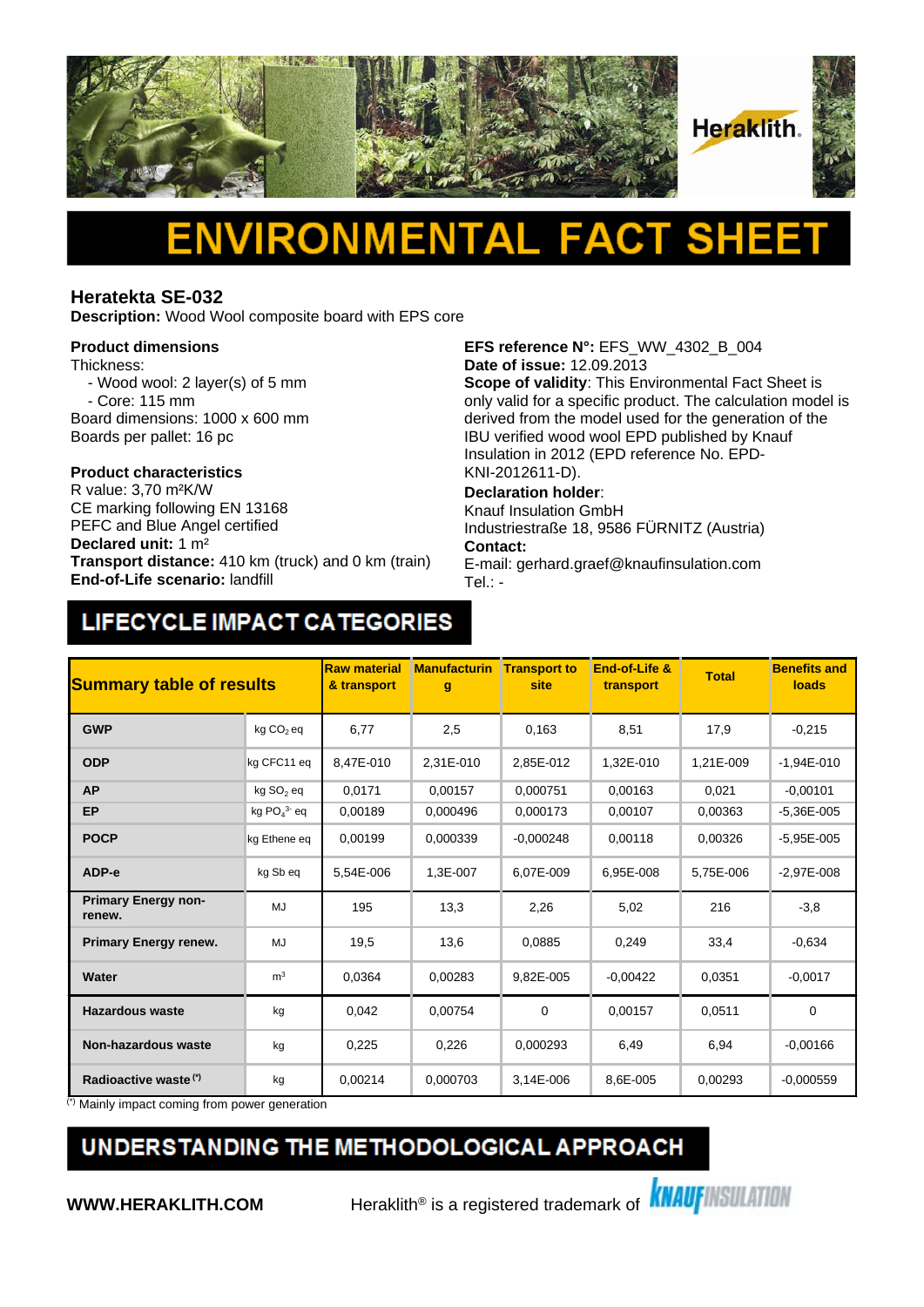

#### **Objectives**

Knauf Insulation is committed to making information about the environmental impact relating to products it places on the market available upon request. The format for presenting this information can either be a standard verified EPD or a simpler Environmental Fact Sheet based on a verified EPD.

The results are based on the LCA of Wood Wool insulation products produced by Knauf Insulation as an average from three different sites, Oosterhout (The Netherlands), Simbach (Germany) and Zalaegerszeg (Hungary).

The areas of application of the wood wool boards include underground parking, basement ceiling and pitched roof, etc.

#### **System boundaries**

The assessment is based on a "Cradle to Gate" LCA with the following additional stages: transportation to job site and end of life stages. Benefits and loads beyond the system boundaries are not included in the total. The 'Cradle to Gate' assessment takes into consideration the following stages of the life cycle: from raw material extraction, (including the necessary upstream processes, auxiliaries, transports and energy supply), the manufacturing and transportation to construction site, as well as the transportation to and the end LCA of life itself. The end of life and the benefits and loads beyond the system boundaries are based on landfill scenarios.

#### **Scope**

Standards: the environmental data reported in this Environmental Fact Sheet are based on calculation rules according to EN 15804 (see annex).The Life Cycle Assessment (LCA) follows ISO 14040:2006 and ISO 14044:2006.

#### **Data and tools**

The model used for the calculation of the LCA results is derived from a verified EPD model. In order to calculate results according to EN 15804, the original model was updated with background LCA datasets from 2012 and slightly adapted (e.g. modules according to EN 15804 and generic end-of-life modules). GaBi 6 software and data were used for modeling and calculation of results. [www.gabi-software.com](http://www.gabi-software.com)

#### **Verification**

The results and the consistency with the abovementioned standards have been checked through an extensive internal review applying PE INTERNATIONAL's quality standards. The original underlying LCA model for Wood Wool was verified by IBU in 2012 and communicated in three Environmental Product Declarations (EPDs). The current calculation has been conducted INTERNATIONAL AG according to the requirements of the PCR "Holzwerkstoffe" /PCR 2011/

### **ENVIRONMENTAL INDICATORS**

**Global Warming Potential** (GPW): impact of greenhouse gases such as carbon dioxide (CO<sub>2</sub>) or methane.

**Ozone Depletion Potential** (ODP): relative impact that the product can cause to the stratospheric ozone layer.

**Acidification Potential** (AP): the acidification of soils and waters predominantly occurs through the transformation of air pollutants into acids

**Eutrophication Potential** (EP): impact of nitrification by nitrogen and phosphorus to aquatic and terrestrial ecosystems, for example through algal blooms, disturbing the balance between species.

**Photochemical Ozone Creation Potential** (POCP): also known as summer smog, the impact from oxidizing of volatile compounds in the presence of nitrogen oxides (NOx) which frees ozone in the lower atmosphere

**Abiotic Depletion Potential element** (ADP- e): impact from depletion of resources excluding fossil fuel resources (such as oil or natural gas) expressed in equivalent antimony so to take into account scarcity of resources.

**Non-renewable Primary Energy**: non-renewable energy resources required to manufacture the product. Sources of nonrenewable energy are fossil fuels and uranium**.**

**Renewable Primary Energy:** renewable energy resources required to manufacture the product. Sources of renewable energy are biomass, wind, solar or hydraulic sources for example.

**Net fresh water**: input of net fresh water consumed in the life cycle stages ("blue water consumption" equals evaporated water).

**Annex to Environmental Fact Sheet N° EFS\_WW\_4302\_B\_004**

Complete results according to EN 15804 presentation

**RESULTS OF THE LCA - ENVIRONMENTAL IMPACT:** 1 m² Heratekta SE-032

**WWW.HERAKLITH.COM** Peraklith® is a registered trademark of **KNAUFINSULATION**